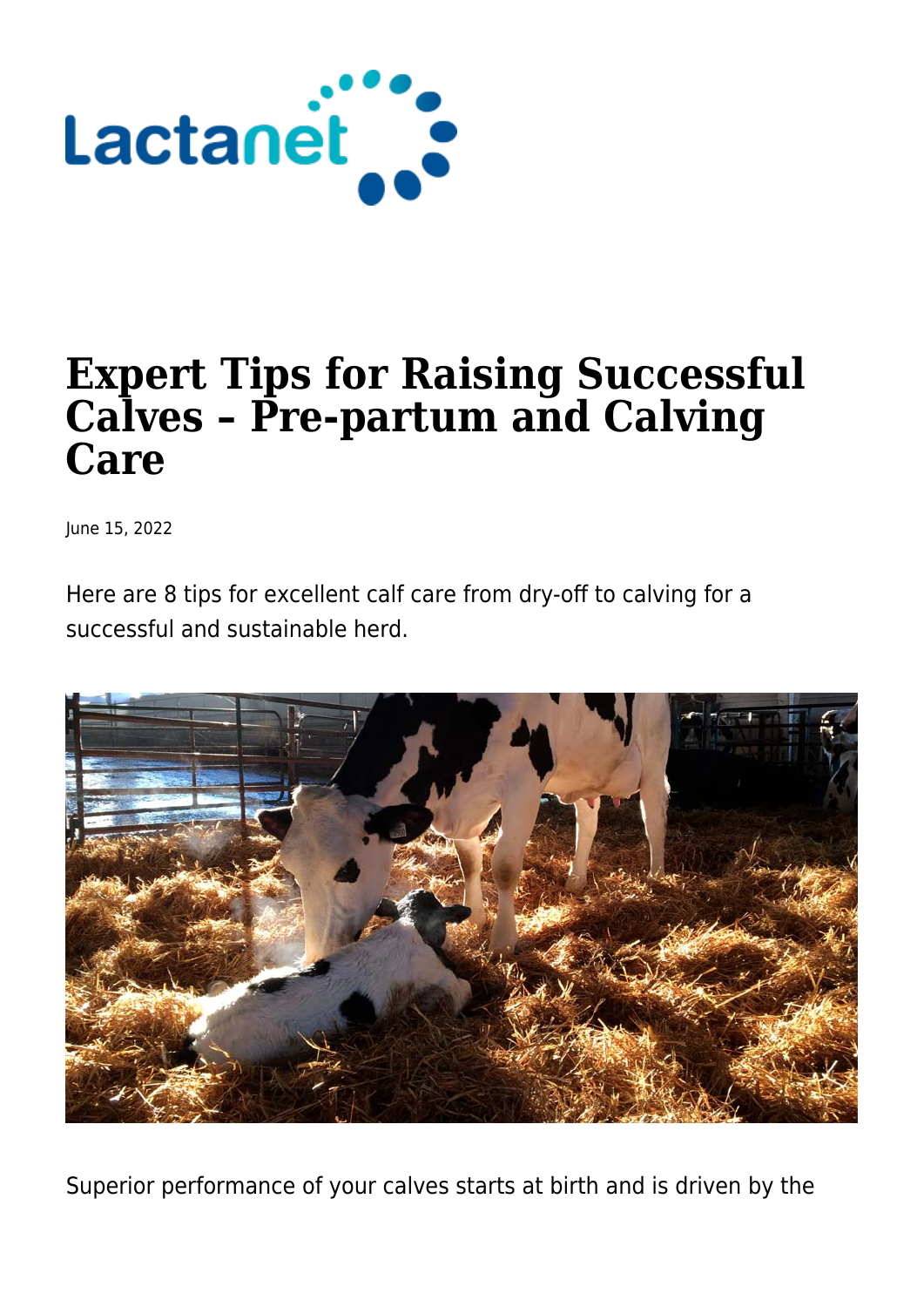quality of care you give them. The first few hours of life are critical for your calves, as they must adapt quickly to an external environment that is very different from the intrauterine environment they had for months prior to their birth. This is a major transition that needs to be made as easy as possible.

Did you know that the first 72 hours of a calf's life are a good indicator of a successful calving follow-up? A good follow-up program starts at dry-off.

# Dry Cow Program

Nutrition and dry cow management are key elements that have a major impact on calf performance.

#### 1- Vaccinations

Talk to your veterinarian about the best strategy to implement at the farm to promote good cow immunity and quality colostrum for your calves.

## 2- Nutrition

An appropriate level of protein, energy and minerals is required for dry cows to ensure a good head start for the calf. Maintaining the body condition score (objective: 3.0) of dams is important for both them and their calves.

## 3- Calving assistance

A difficult calving (or dystocia) can result in performance problems for the calves, but also for the dam. Determine with your veterinarian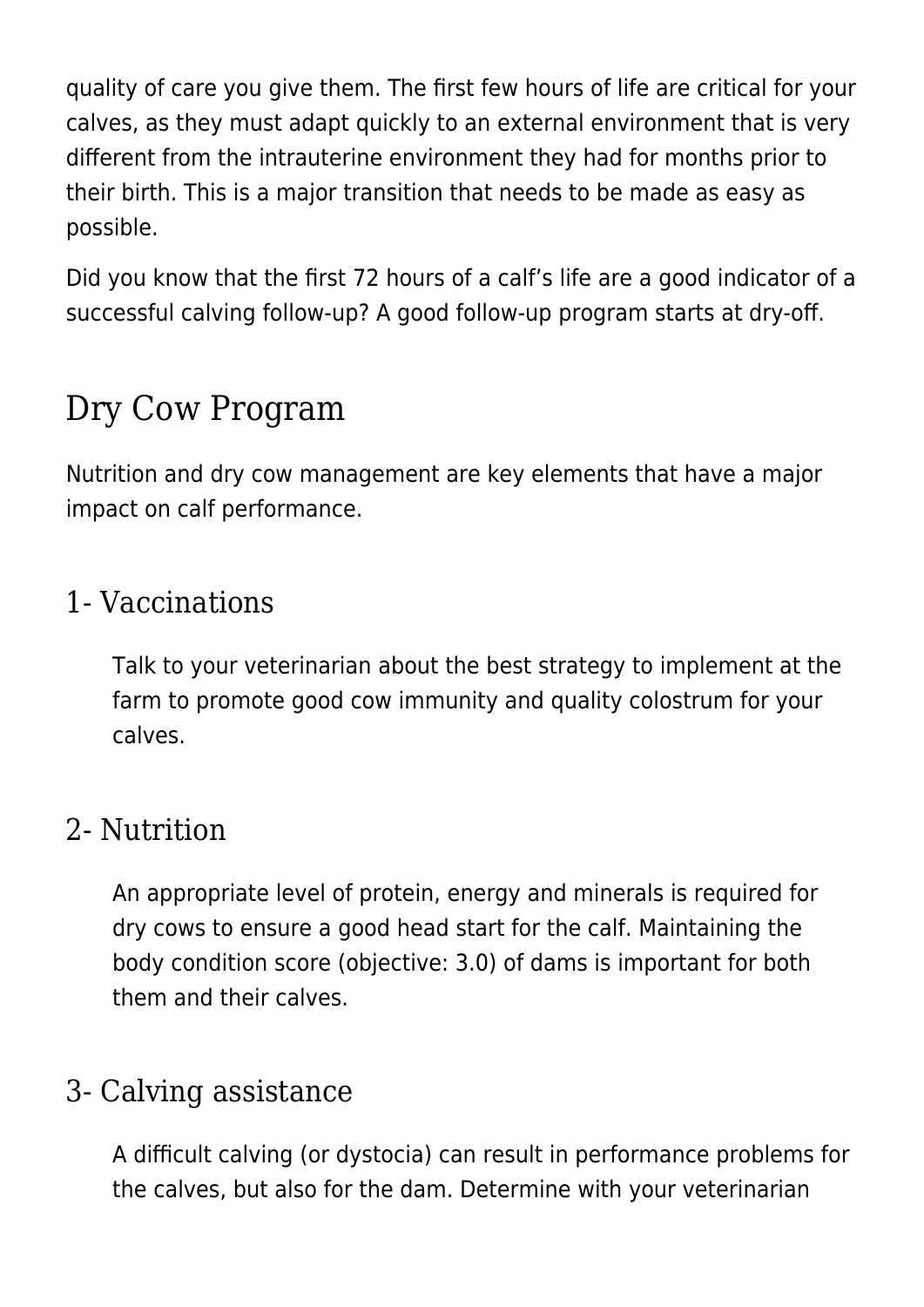when it is appropriate to intervene during a calving. Dystocia can be minimized when cows are comfortable, have limited stress and can be placed in a calving pen at the first sign of calving. The dystocia rate for your herd should be less than 5%.

# During Calving

Keep in mind that this is the [first opportunity](https://lactanet.ca/en/get-off-good-start-importance-of-the-first-hours/) you get to directly impact the calf's future.

#### 4- Environment

It needs to be clean and as dry as possible. Excessive moisture or manure promotes bacterial growth and increases the risk of contamination for both the cow and her calf. The calving area should be cleaned, disinfected, and re-bedded to ensure maximum comfort.

#### 5- Calving

Calving should be carefully monitored, and any possible complications detected. If calving is prolonged, interventions may be necessary to ensure the vigor of the calf and to minimize stress.

#### [6- Navel Disinfection](https://lactanet.ca/en/disinfecting-navel-get-off-good-start/)

Apply a disinfectant solution (e.g., 7% tincture of iodine) to the entire moist navel area immediately after birth. Reapply within 24 hours, especially if there is a history of navel infections and joint disease.